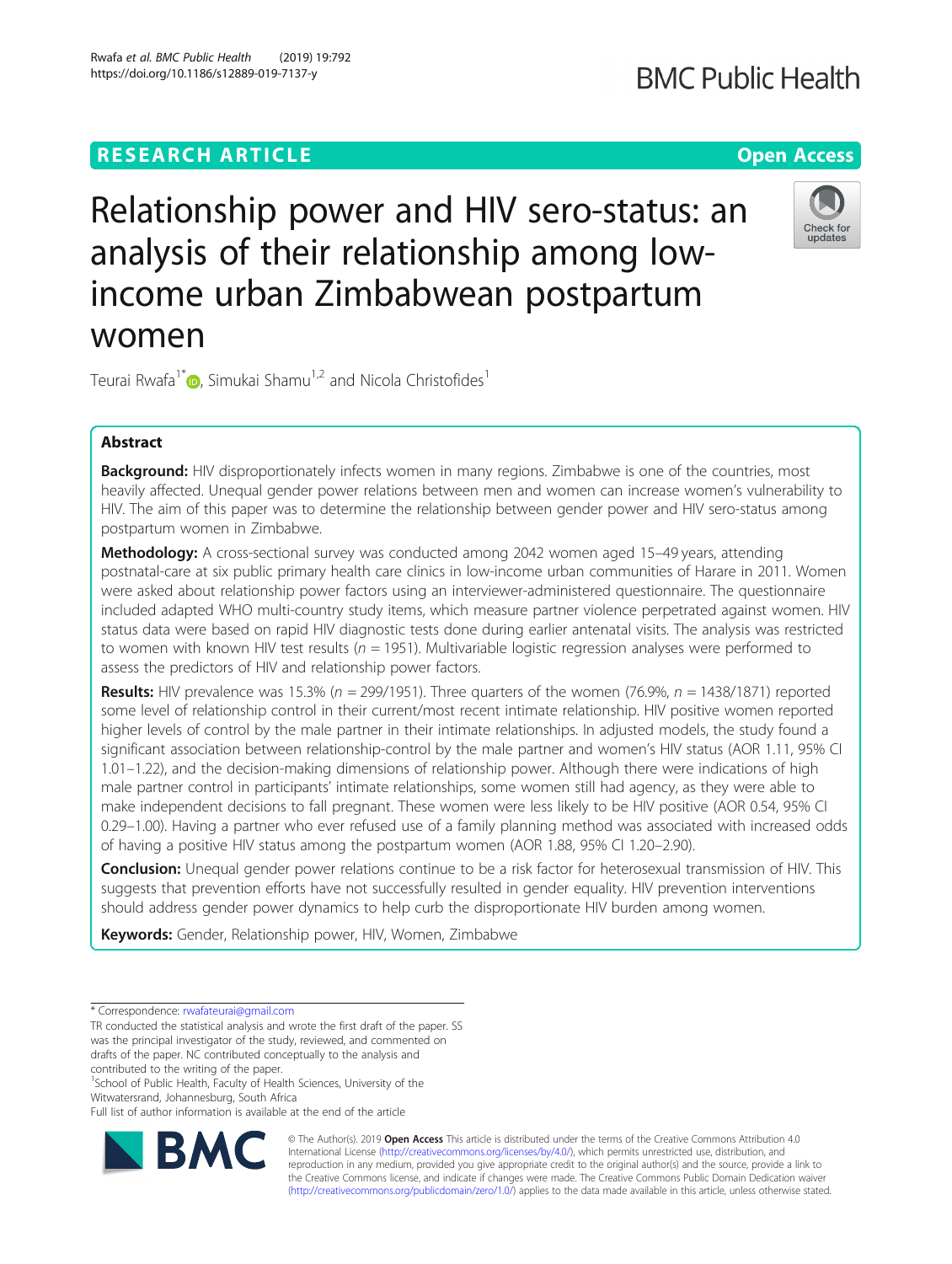# Background

Women and girls are at a higher risk of being infected by HIV across the world [[1](#page-8-0)]. Evidence suggests that gender inequity and intimate partner violence (IPV) may contribute to this risk [\[2](#page-8-0), [3\]](#page-8-0). Southern Africa harbours the highest prevalence of HIV and AIDS in the world [\[4](#page-8-0), [5\]](#page-8-0). Being female is associated with higher rates of HIV infection in sub-Saharan Africa [[3](#page-8-0), [6](#page-8-0)]. High levels of HIV sero-prevalence among women in Southern Africa reflect deep-rooted social and gender inequities [[7,](#page-8-0) [8\]](#page-8-0). The term 'gender' is used to describe a social construct, or set of norms, which dictate the amount of power, responsibilities, and obligations men and women have in society [[9\]](#page-8-0). While gender dynamics differ across sub-Saharan Africa, there are some commonalities which increase women's vulnerability [[10,](#page-8-0) [11\]](#page-8-0). Unequal power relationships between women and men may contribute to women's risk of HIV transmission  $[11–15]$  $[11–15]$  $[11–15]$  $[11–15]$  $[11–15]$ , as they affect sexual decision-making and the ability of women to use condoms [[16](#page-8-0)–[19\]](#page-8-0).

Zimbabwe is one of the countries, most heavily affected by HIV [[20\]](#page-8-0), with over 70% of patient admission due to HIV-related illnesses [\[4](#page-8-0)]. At the end of 2017, 1.3 million people were estimated to be living with HIV [[21\]](#page-8-0). HIV prevalence is 13.8% among 15–49 years [\[20](#page-8-0)], compared to a global estimate of 0.8% among the same age group  $[6, 22]$  $[6, 22]$  $[6, 22]$  $[6, 22]$  $[6, 22]$ . In Zimbabwe, HIV prevalence rates hugely differ across all its ten administrative provinces; with a minimum of 11.9% and a maximum of 21.5% [[20\]](#page-8-0). In Harare, where the study was conducted, the HIV prevalence is similar to the national figure. Urban areas have a slightly higher HIV prevalence than rural areas (14.3% vs. 13.5%) [[20](#page-8-0)]. Women are disproportionately infected by HIV, with a prevalence of 16.7% compared to 10.5% among men [\[20](#page-8-0)]. HIV prevalence among pregnant women (15–24 years) has been estimated to be at 9.8% [[23\]](#page-8-0). This data reflects a very high burden of disease due to HIV in the country. Gender differences in HIV risk can increase vulnerability due to the interplay of biology with the social construction of gender, including the gendered power relationships between women and men, as well as the direct impact of structural gender inequalities [\[19](#page-8-0), [24\]](#page-8-0), among women in Zimbabwe.

Manifestations of unequal power in intimate relationships extend to decision making about reproduction. Examples include men's fertility control and decisionmaking about the number and spacing of children [\[14](#page-8-0)]. Relationship power in this study was defined according to the Theory of Gender and Power as having power to act, or change, or having power over one's sexual partner [[17\]](#page-8-0). There are two conceptual dimensions of relationship power in heterosexual relationships: control in intimate relationships and decision-making dominance [[15,](#page-8-0) [17](#page-8-0), [25\]](#page-8-0). In addition to decision-making, unequal power in relationships manifests in terms of rights, income, wealth, healthcare access and opportunities [[26](#page-8-0)].

IPV is an extreme manifestation of unequal power in relationships. IPV not only violates women's rights, but can increase the risk of HIV transmission [[27\]](#page-8-0). While there is an association between IPV and HIV, especially in Southern Africa [[28\]](#page-8-0), causal links are hard to investigate. Some authors hypothesize that the association that has been noted between IPV and HIV may be due to the fact that male perpetrators are more often HIV infected than other men, due to their riskier sexual behaviour. An association between IPV perpetration and risky sexual behaviour has been established in Southern Africa [[29\]](#page-8-0). Other authors suggest that the HIV epidemic has contributed to higher levels of IPV [[30](#page-8-0)–[32](#page-8-0)], for example, a woman disclosing being HIV positive can trigger violence from partner [[31](#page-8-0)–[33](#page-8-0)].

Pregnant and post-partum women are a special group of women. They have more regular contact with health services through accessing mother-and-child programmes. Postnatal care (PNC) provides an opportunity for identifying pregnant women who have experienced controlling behaviours and IPV [\[34\]](#page-8-0). Research has shown that unequal gender-power relations between men and women result in male controlling behaviours and IPV which leads to HIV treatment adherence challenges for women and may affect viral suppression [[35](#page-8-0)– [37\]](#page-8-0). In addition, children may be at increased risk of HIV infection [[35](#page-8-0)]. A study in South Africa found that partner violence alters adherence to antiretroviral treatment among women living with both IPV and HIV [\[35](#page-8-0)]. A study in Zambia found, similar results among pregnant women eligible to enrol in the prevention of mother-to-child transmission of HIV programme [\[37](#page-8-0)]. Partner relationship factors have been identified as a barrier to HIV treatment outcomes among pregnant and postpartum women in sub-Saharan Africa [[38\]](#page-8-0).

The high burden of HIV in Zimbabwe that affects more women than men makes it crucial to study the dynamics of relationship power and HIV infection in postpartum women. Young women fail to protect themselves against gender norms that provide men with control over women's sexuality and decision-making that may fuel HIV infection in Zimbabwe [\[11](#page-8-0), [14\]](#page-8-0). Understanding relationship power among women, particularly the pregnant and post-partum sub-population may help to influence HIV interventions in Zimbabwe. Therefore, the aim of this paper was to determine the relationship between gendered power as defined by the relationship control score, decision about most recent pregnancy and current/recent partner ever refusing a family planning method, measured against HIV serostatus, among low-income urban Zimbabwean postpartum women.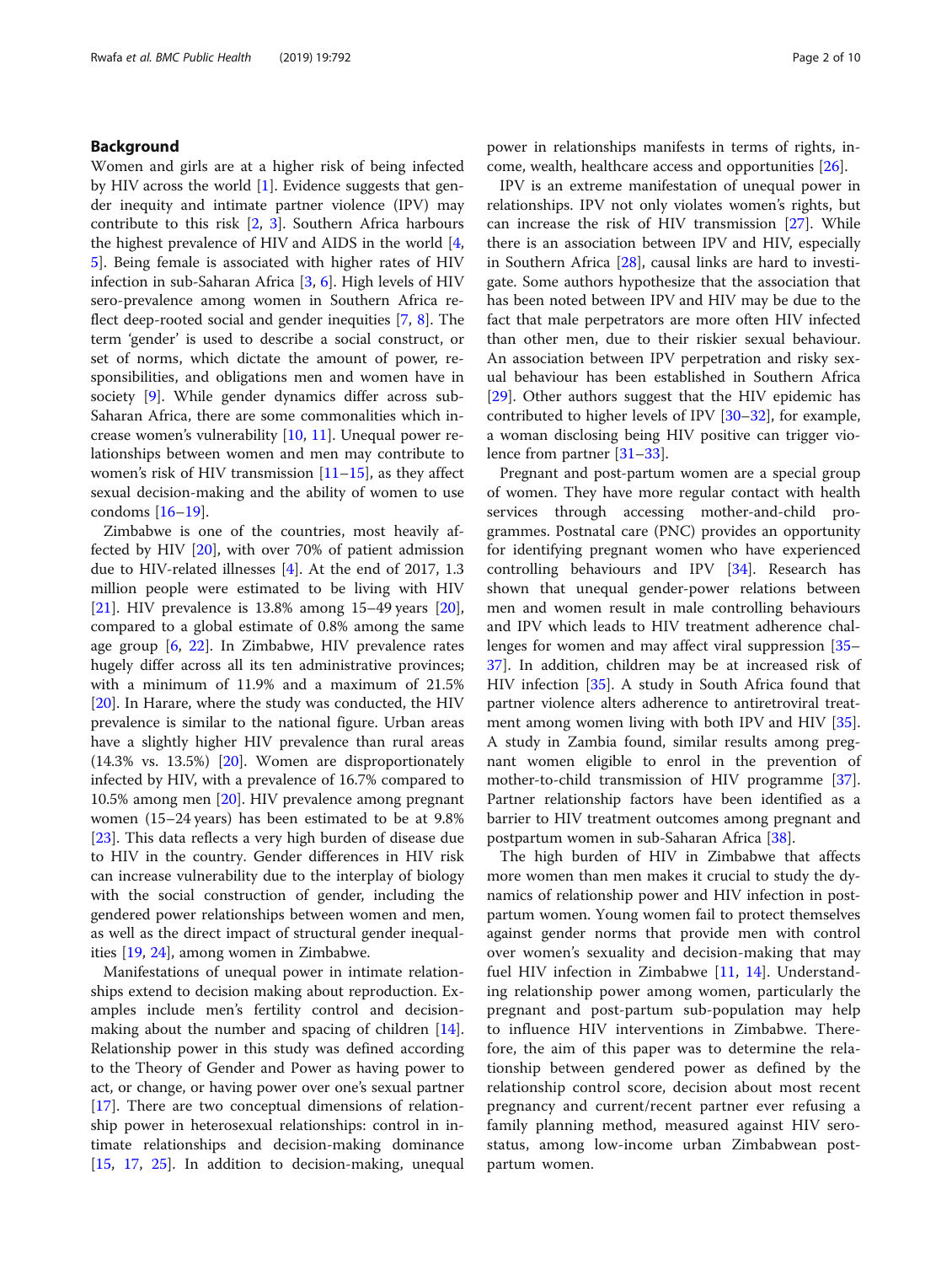# Methods

A cross-sectional survey was conducted among 2042 postpartum women aged 15–49 years, attending six public low-income urban primary health care (PHC) clinics in Harare at 10 days or 6 weeks post-natal care (PNC) visit in 2011. Sample size was calculated at 2024 participants, based on a similar study conducted in South Africa [\[39](#page-8-0)]. The six clinics were purposefully selected according to their history of a working relationship with a teaching programme [[34](#page-8-0)]. All participants queuing for PNC services were offered an opportunity to participate in the study. A detailed methodology of the study has been reported elsewhere [[39\]](#page-8-0). An adapted World Health Organization (WHO) multi-country study questionnaire which measures violence perpetrated against women was used [\[40\]](#page-8-0). The questionnaire was pre-tested among 60 post-natal women at a clinic similar to those selected [[39](#page-8-0)]. Data were collected in the local language, with a response rate of 97.1%. The primary dataset was based on the final 2042 women who were interviewed postnatal at either 10 day (56.6%,  $n = 1156$ ) or 6 week PNC visit (43.4%,  $n = 886$ ) [[39](#page-8-0)]. This secondary analysis was restricted to women with known HIV test results ( $n = 1951$ ). A sample is considered statistically significant if missing data is less than 20% [[41](#page-9-0)]. Overall, the sample size was big enough to detect differences in the associations. Figure 1 shows the inclusion and exclusion criteria followed.

# Measures

HIV sero-status was the outcome variable of interest. HIV results were based on HIV rapid tests done on the participants at the clinics during their most recent antenatal care (ANC) visits. HIV status information were collected through matching participants and their ANC records at the clinics, including use of ANC cards which indicated if a woman had been dispensed with neverapine during pregnancy or not, especially for women who had not tested at the selected clinics. During the time of the study, clinics were using rapid test (Determine™) to test for HIV status; positive results were confirmed using a Capillus test. The Western blot test was used to resolve discordant results.

Exposure variables were measures of relationship power defined as relationship control and decision-making power in intimate relationships. Relationship power was defined as having control over oneself or the intimate relationship, and being able to make sexual and reproductive health decisions as measured by the Sexual Relationship Power Scale (SRPS). The SRPS uses two sub-scales: relationship control in intimate relationships and, decision-making. Control in intimate relationships compared women who had no control with women who had some level of control in their relationships [\[42\]](#page-9-0). Relationship control was measured using a score created through summing up a six item sub-scale (Cronbach's alpha = 0.60). Women were asked to respond yes or no to the following questions: does your partner try to keep you from seeing friends, try to restrict contact with your family, insists on your whereabouts always, gets angry if you speak with another man, is often suspicious that you are unfaithful and expect you to ask his permission before seeking health care for yourself. These responses were then added together to create a minimum and maximum score of zero and six respectively. Decision-making was measured using two scenarios; (i) decision to fall pregnant for the most recent pregnancy and, (ii) if male partner ever refused the woman to use any family planning method. Women were asked to answer questions about who made the decision about your most recent pregnancy, and did your current/ most recent partner ever refused a family planning method.

In order to characterise HIV risk, we assessed sexual history and relationship characteristics in terms of age

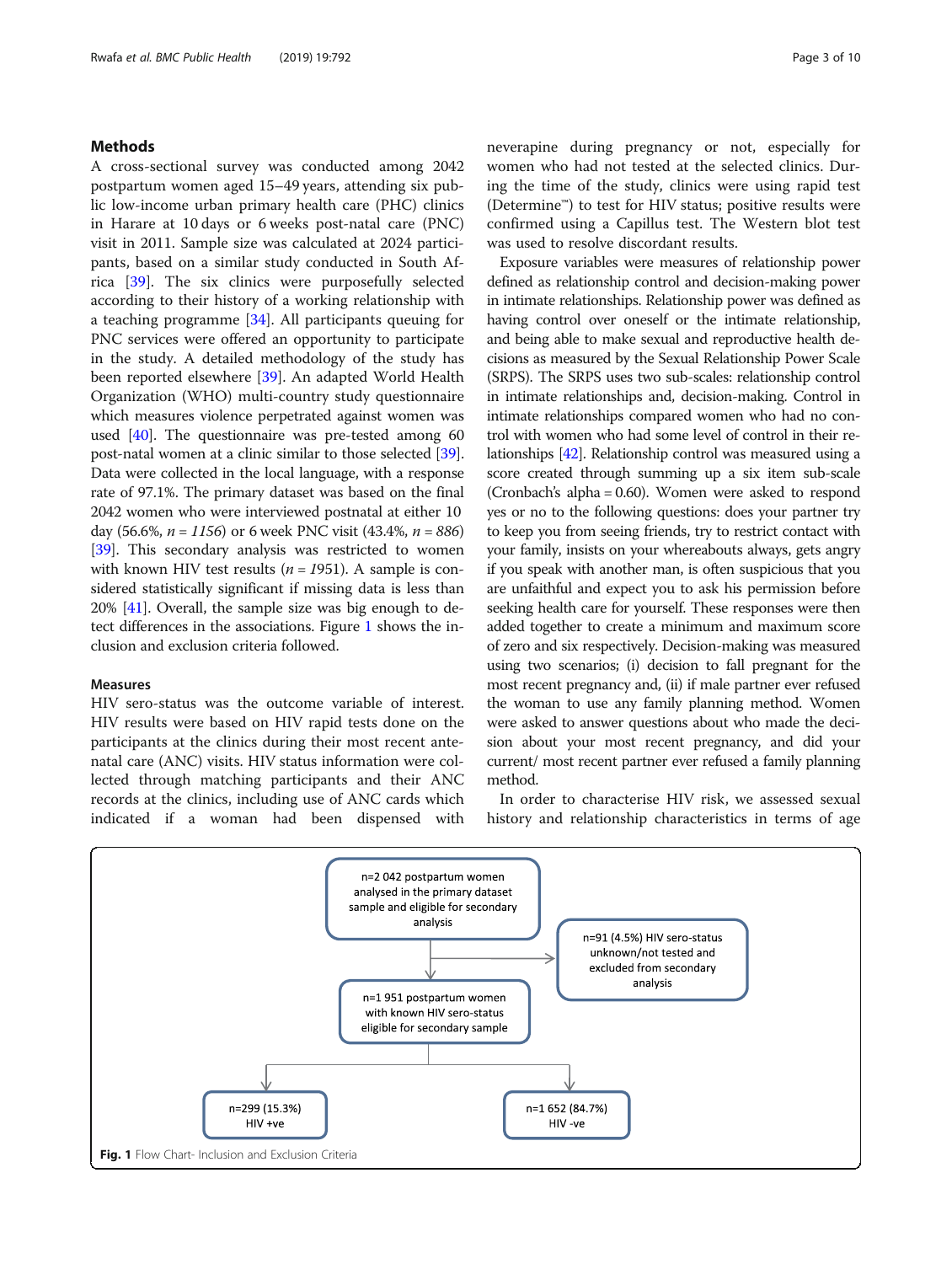difference with partner, first forced sex, transactional sex, sexually transmitted infection (STI), condom use, and alcohol use. These variables were described as follows: women's age difference with partner was measured by subtracting the woman's age from that of her current/most recent male partner. Forced first sex (including rape) before the age of fifteen, was aggregated by adding women who reported that they were forced to have sex and those who reported rape. Transactional sex was measured by asking women if they had ever stayed with a partner longer than they wanted because they were worried they could not afford to provide resources such as shelter, money, gifts, and clothes by themselves. To establish a history of STI infection women were asked to self-report if they were ever treated or diagnosed of an STI during their most recent pregnancy. Ever condom use was measured by asking women if they had ever used a condom with their partner. Alcohol use was measured by asking women how often they drank alcohol in the past 12 months before their recent pregnancy, and how many times they drank alcohol during their most recent pregnancy.

#### Statistical analysis

Analyses were restricted to 1951 (95.5%) post-natal women whose HIV test results were known. However, individual response rate per question differed due to participant's willingness and ability to answer a question hence  $n$ varies for each variable. Data analysis was carried out using STATA 12 (Stata Corp, USA) statistical package [[43](#page-9-0)]. Pearson's chi-square  $(X^2)$  or Fisher's exact tests, where applicable, and t-tests were conducted to test for differences in HIV sero-status by socio-demographic factors, HIV risk factors as well as control and decision making factors. We modelled the relationship between HIV status and the three relationship power concepts (relationship control, male partner refusal of a family planning method and decision about most recent pregnancy) as focal independent variables using logistic regression. Three stepwise multivariable logistic regression models were built by entering key independent variables into the regression models. Covariates were individually added into the models. All models were adjusted for the participant's age. In addition, we controlled for a number of potential confounders which were found to have a statistically significant association with HIV status in the bivariate analyses using  $X^2$  test [\[44,](#page-9-0) [45\]](#page-9-0). These variables included marital status, educational attainment level, age difference between woman and her partner, having ever engaged in transactional sex, ever condom use with current/most recent partner, and alcohol consumption during pregnancy. Multivariable logistic regression models were built to determine whether the key independent variable (relationship power) was related to HIV. A  $p$ -value of less than or

equal to 0.05 ( $p \le 0.05$ ) was considered as statistically significant.

# Results

Women with an unknown HIV status  $(n = 91, 4.5\%)$ were excluded from the analysis. However, they did not statistically differ from those with a known HIV status on any of the socio-demographic characteristics, shown in Table 1. HIV prevalence among the study sample was 15.3% (CI 0.14-0.17,  $n = 299/1951$ ).

Associations between socio-demographic characteristics of the women by HIV status are shown in Table [2](#page-4-0). The odds of being HIV positive increased with an increase in women's age.

Women aged 36 years and above were almost twice as likely to be HIV positive than the younger women aged between 15 and 19 years (UOR 1.89, 95% CI 1.04–3.37). There was a significant association between HIV status and marital status ( $p < 0.001$ ). Marriage was protective against HIV infection; married women were two times less likely to be HIV positive compared to the unmarried women (UOR 0.51, 95% CI 0.37–0.71). The highest level of education attained had a significant association with women's HIV status ( $p = 0.01$ ). HIV infection decreased with increased educational attainment, women with secondary (UOR 0.58, 95% CI 0.38–0.87) or tertiary (UOR 0.37, 95% CI 0.20–0.70) education levels were less likely

Table 1 Comparison of socio-demographic characteristics among postpartum women with known and unknown HIV status

| <b>CHARACTERISTIC</b>      | <b>HIV STATUS</b>    |                         |         |  |  |
|----------------------------|----------------------|-------------------------|---------|--|--|
|                            | <b>KNOWN</b><br>n(%) | <b>UNKNOWN</b><br>n (%) |         |  |  |
| Age (years) $n = 2038$     |                      |                         | 0.29    |  |  |
| $15 - 19$                  | 221 (11.4)           | 9(9.9)                  |         |  |  |
| $20 - 25$                  | 774 (39.8)           | 41 (45.1)               |         |  |  |
| $26 - 30$                  | 534 (27.4)           | 21(23.1)                |         |  |  |
| $31 - 35$                  | 273 (14.0)           | 14 (15.4)               |         |  |  |
| $36+$                      | 145(7.5)             | 6(6.6)                  |         |  |  |
| Marital Status $n = 2041$  |                      |                         | < 0.001 |  |  |
| Married                    | 1720 (88.2)          | 80 (87.9)               |         |  |  |
| Not Married                | 230 (11.79)          | 11(12.0)                |         |  |  |
| Education level $n = 2037$ |                      |                         | 0.01    |  |  |
| Primary                    | 141(7.3)             | 7(7.7)                  |         |  |  |
| Secondary                  | 1639 (84.2)          | 72 (79.1)               |         |  |  |
| Tertiary                   | 166(8.5)             | 12 (13.2)               |         |  |  |
| Work Status $n = 2027$     |                      |                         | 0.75    |  |  |
| Employed                   | 1356 (70.0)          | 65 (73.0)               |         |  |  |
| Not Employed               | 582 (30.0)           | 24 (27.0)               |         |  |  |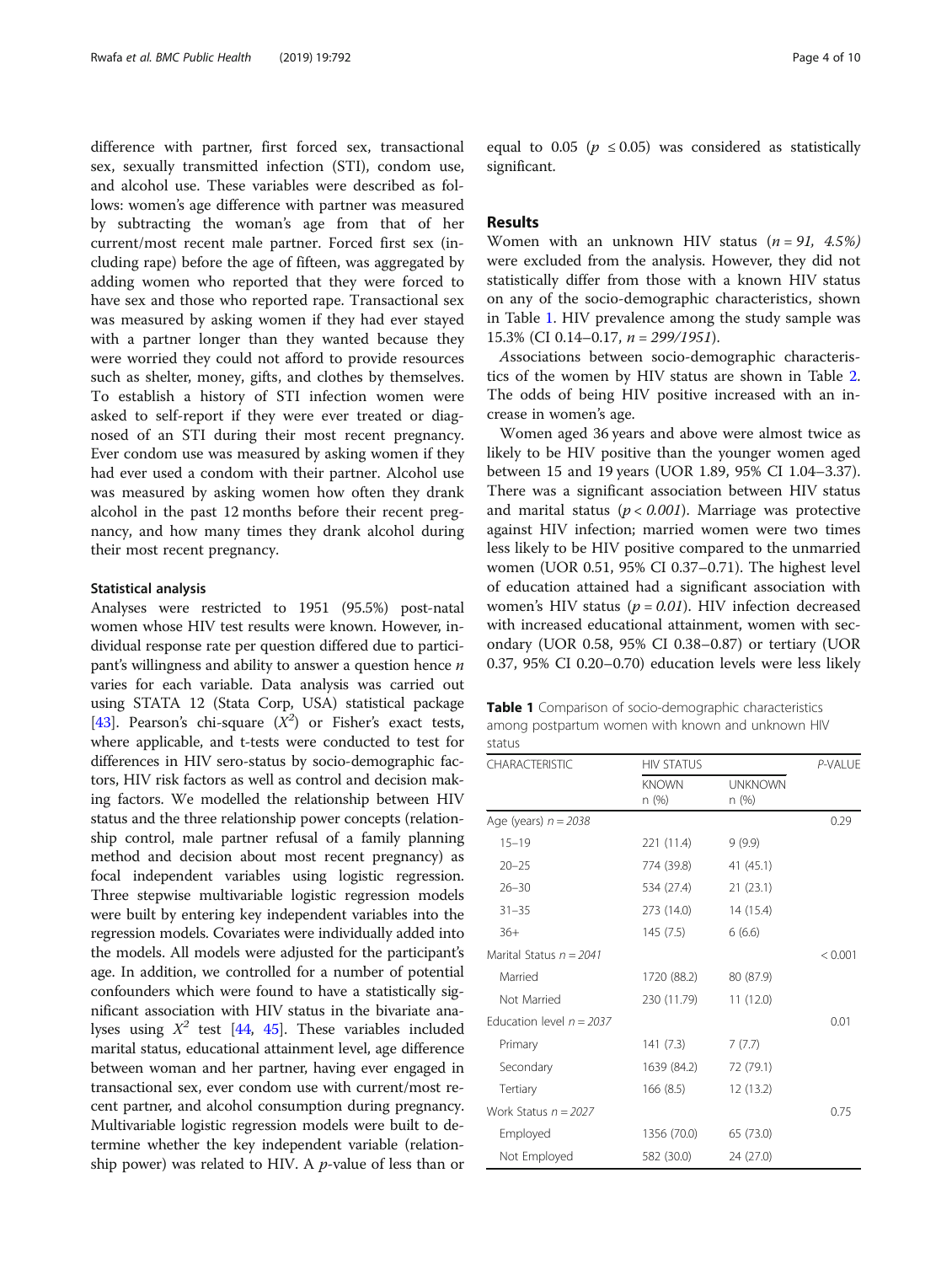| <b>CHARACTERISTIC</b>      | <b>HIV STATUS</b>        |                          | $X^2$ TEST | UNADJUSTED OR (95% CI) | P-VALUE |
|----------------------------|--------------------------|--------------------------|------------|------------------------|---------|
|                            | <b>NEGATIVE</b><br>n (%) | <b>POSITIVE</b><br>n (%) | P-VALUE    |                        |         |
| Age (years) $n = 1947$     |                          |                          | 0.09       |                        |         |
| $15 - 19$                  | 196 (88.7)               | 25(11.3)                 |            | ref                    |         |
| $20 - 25$                  | 667 (88.2)               | 107 (13.8)               |            | 1.26 (0.79-2.00)       | 0.33    |
| $26 - 30$                  | 443 (83.0)               | 91 (17.0)                |            | $1.61(1.00 - 2.59)$    | 0.05    |
| $31 - 35$                  | 225 (82.4)               | 48 (17.6)                |            | $1.67(0.99 - 2.81)$    | 0.05    |
| $36+$                      | 117 (80.7)               | 28 (19.3)                |            | 1.89 (1.04-3.37)       | 0.04    |
| Marital Status $n = 1946$  |                          |                          | < 0.001    |                        |         |
| Not Married                | 174 (75.7)               | 56 (24.4)                |            | ref                    |         |
| Married                    | 1477 (85.9)              | 243 (14.1)               |            | $0.51(0.37 - 0.71)$    | < 0.001 |
| Education level $n = 1946$ |                          |                          | 0.01       |                        |         |
| Primary                    | 108 (76.6)               | 33 (23.4)                |            | ref                    |         |
| Secondary                  | 1392 (84.3)              | 247(15.1)                |            | $0.58(0.38 - 0.87)$    | 0.01    |
| Tertiary                   | 149 (89.8)               | 17(10.2)                 |            | $0.37(0.20 - 0.70)$    | < 0.001 |
| Work Status $n = 1938$     |                          |                          | 0.67       |                        |         |
| Not Employed               | 1152 (84.2)              | 204 (15.8)               |            | ref                    |         |
| Employed                   | 490 (85.0)               | 92 (15.0)                |            | $1.06(0.81 - 1.39)$    | 0.67    |

<span id="page-4-0"></span>Table 2 Association between socio-demographic characteristics and known HIV status

UOR Unadjusted Odds Ratio

CI Confidence Interval

to be HIV positive compared to women who completed primary education only.

Table [3](#page-5-0) shows sexual history and behavioural characteristics of the women by HIV status. Women with an age difference of ten years and more with their current/ most recent partners were twice as likely to be HIV positive, than women with an age difference of less than ten years with their male partners (UOR 2.05, 95% CI 1.48–2.85). Among the women who reported forced first sex (including rape) before the age of fifteen years, more than a fifth (22.4%,  $n = 67/1945$ ) were HIV positive. Women who had experienced forced first sex (including rape) before the age of fifteen years had higher odds of being HIV positive, compared to those who did not experience forced first sex (including rape) before the age of fifteen years (UOR 1.76, 95% CI 1.29–2.39). Our results also showed that 307 women reported ever being involved in transactional sex. Of these women, 26.7%  $(n = 82/1954)$  were HIV positive. Women who reported ever involved in transactional sex were 2.4 times more likely to be HIV positive than those who did not (UOR 2.40, 95% CI 1.79–3.20). Participants who reported ever being treated or diagnosed with an STI during their most recent pregnancy were nearly six times more likely to be HIV positive as compared to those who had not been treated or diagnosed of an STI during their most recent pregnancy.

Table [4](#page-5-0) shows the association between HIV status and relationship control score. Women who were HIV

positive reported higher levels of control by male partner in their intimate relationships, as denoted by the higher mean score compared with HIV negative women (1.89 vs. 1.52).

Table [5](#page-6-0) shows the unadjusted association between decision-making factors and HIV status. Women with partners who had ever refused use of any family planning method (including condom use) were nearly 2.5 times more likely to be HIV positive compared to those whose partners had never refused use of any family planning method (UOR 2.45, 95% CI 1.61–3.73). Women who independently decided to fall pregnant for the most recent pregnancy were 0.48 times less likely to be HIV positive (UOR 0.52, 95% CI 0.29–0.95) as compared to women whose most recent pregnancy was unplanned.

Table [6](#page-6-0) shows three models of the association between relationship power and HIV status adjusted for covariates. When adjusted for other factors in a multivariable logistic regression model, relationship control maintained a significant association with HIV status (AOR 1.11, 95% CI 1.01–1.22). This means for every one-unit increase in relationship score among participants' male partners, the odds of being HIV positive among the women increased by one. Having a partner who had ever refused a family planning method was significantly associated with being HIV positive (AOR 1.88, 95% CI 1.20– 2.90). Making the decision about the most recent pregnancy independently was protective against HIV infection. Women who independently made the decision to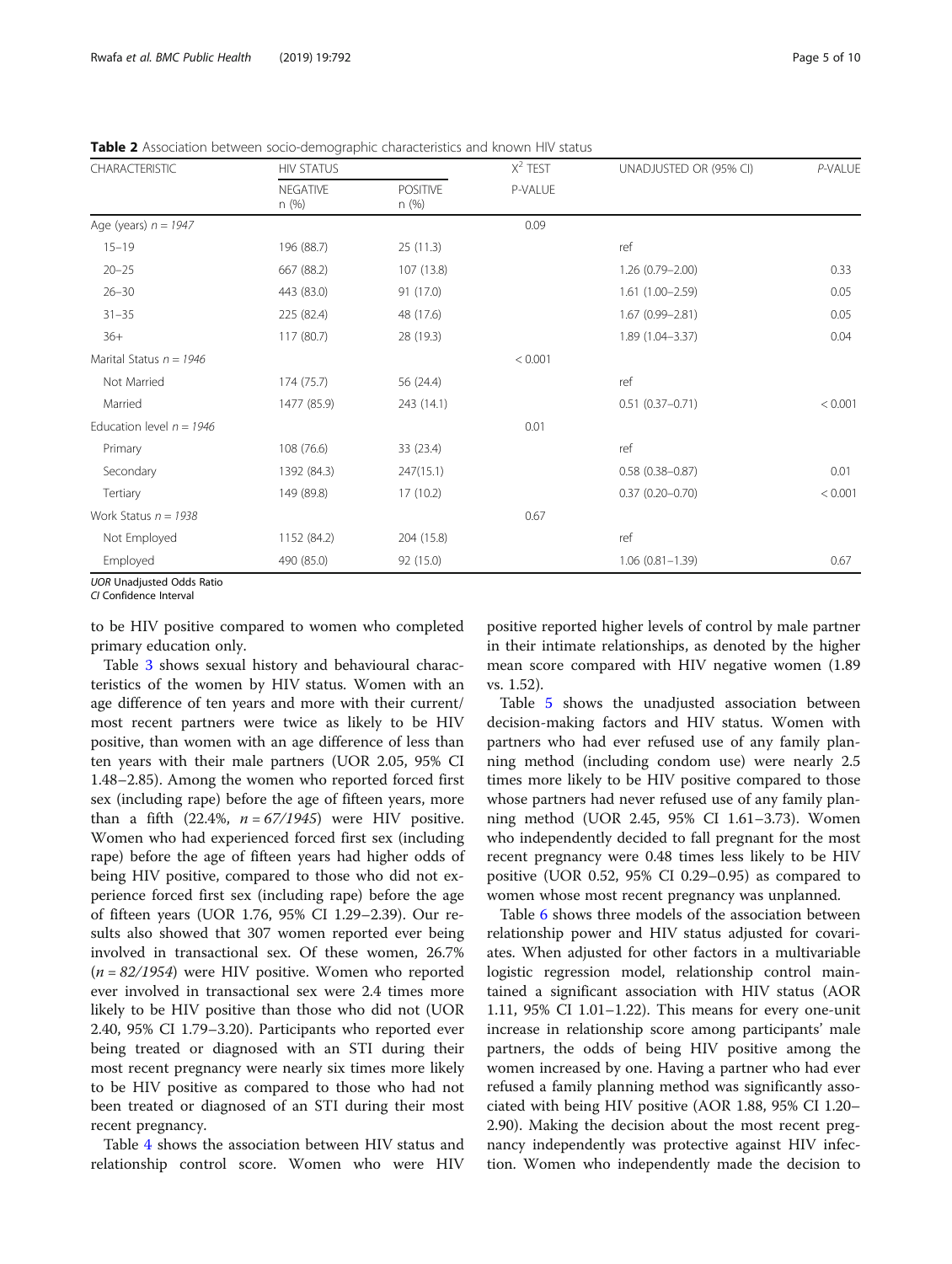<span id="page-5-0"></span>**Table 3** Association between sexual history factors, behavioural characteristics and known HIV status

| CHARACTERISTIC                                                    | <b>HIV STATUS</b>        |                         |         | UNADJUSTED OR (95% CI) | P-VALUE |  |
|-------------------------------------------------------------------|--------------------------|-------------------------|---------|------------------------|---------|--|
|                                                                   | <b>NFGATIVE</b><br>n (%) | <b>POSITIVE</b><br>n(%) | P-VALUE |                        |         |  |
| Age difference between woman and partner $n = 1939$               |                          |                         | < 0.001 |                        |         |  |
| Less than 10 years older                                          | 1296(89.6)               | 204(13.6)               |         | ref                    |         |  |
| 10 years and more older                                           | 347(74.0)                | 92(21.0)                |         | $2.05(1.48 - 2.85)$    | < 0.001 |  |
| Forced First sex including rape before age of 15 years $n = 1945$ |                          |                         | < 0.001 |                        |         |  |
| No.                                                               | 1414 (85.9)              | 232 (14.1)              |         | ref                    |         |  |
| Yes                                                               | 232(77.6)                | 67(22.4)                |         | 1.76 (1.29-2.39)       | < 0.001 |  |
| Transactional sex activities with main sexual partner $n = 1954$  |                          |                         | < 0.001 |                        |         |  |
| Never                                                             | 1427 (86.6)              | 217(13.2)               |         | ref                    |         |  |
| Ever                                                              | 255 (73.3)               | 82 (26.7)               |         | 2.40 (1.79-3.20)       | < 0.001 |  |
| Treated/ Diagnosed with an STI during recent pregnancy $n = 1940$ |                          |                         | < 0.001 |                        |         |  |
| Never                                                             | 1577 (86.8)              | 240 (13.2)              |         | ref                    |         |  |
| Ever                                                              | 65 (52.9)                | 58 (47.2)               |         | 5.86 (4.04-8.57)       | < 0.001 |  |
| Condom use with current/ most recent partner $n = 1938$           |                          |                         | < 0.001 |                        |         |  |
| Never                                                             | 910 (88.5)               | 118(11.5)               |         | ref                    |         |  |
| Ever                                                              | 731 (80.3)               | 179 (19.7)              |         | $1.89(1.47 - 2.43)$    | < 0.001 |  |
| Alcohol use during pregnancy $n = 1947$                           |                          |                         | 0.01    |                        |         |  |
| <b>No</b>                                                         | 1548 (85.3)              | 267 (14.7)              |         | ref                    |         |  |
| Yes                                                               | 84 (75.8)                | 32 (24.2)               |         | $0.38(0.20 - 0.72)$    | < 0.001 |  |

fall pregnant had 0.46 less odds of being HIV positive compared to those women who had unplanned pregnancies (AOR 0.54, 95% CI 0.29–1.00).

# **Discussion**

Results show that relationship power was associated with HIV infection among the postpartum women. This relationship was demonstrated in three ways, of the gender power factors used in this study. Firstly, the relationship control score indicating male dominance in intimate relationships was related to the risk of HIV infection among the women. Secondly, a male partner's ever refusal to use any family planning method was linked to the women's HIV positive status. Lastly, a woman making an independent decision to have fall pregnant in their most recent pregnancy was protective against HIV positivity.

The study tested the hypothesis that a high level of control by male partners was associated with HIV positivity among low-income postpartum women attending

Table 4 Association between HIV status and relationship control score

| COLILIOI JUULU    |      |      |      |        |      |          |
|-------------------|------|------|------|--------|------|----------|
| <b>HIV STATUS</b> | (n)  | MFAN | SD   | 95% CI |      | P-VAI UF |
| Negative          | 1584 | 1.52 | 1 33 | 145    | 1 58 | O 01     |
| Positive          | 287  | 189  | 153  | 171    | 206  |          |
|                   |      |      |      |        |      |          |

SD Standard Deviation

public PHC clinics in Zimbabwe. It is in low-income areas that people without medical insurance utilize public government funded clinics. In high or middle-income areas, there are fewer clinics, and most users have medical aid and do not attend these. We expected that the relationship between relationship-control and HIV among postpartum women attending low-income public clinics be different from other contexts. Violence has been reported to be high in low-income settings. It is a factor of poverty and deprivation, manifests where resources are limited, it fields violence and is fueled by violence [\[40,](#page-8-0) [46\]](#page-9-0).

Lack of power in heterosexual relationships has been found to increase vulnerability to HIV positivity among women [\[12](#page-8-0), [27,](#page-8-0) [47](#page-9-0), [48](#page-9-0)]. Our study found an association between women whose current or most recent partners had ever refused use of a family planning method and HIV positivity. Results showed that women whose current or most recent partners had ever refused use of any family planning method were more likely to be HIV positive, than women whose partners had never refused any family planning methods. This finding suggested male dominance in reproductive decision-making and its impact thereof on HIV vulnerability among women in intimate relationships. Men's social power is also evident in their verbal opposition to family planning [[49\]](#page-9-0). A male partner's refusal of family planning use implies a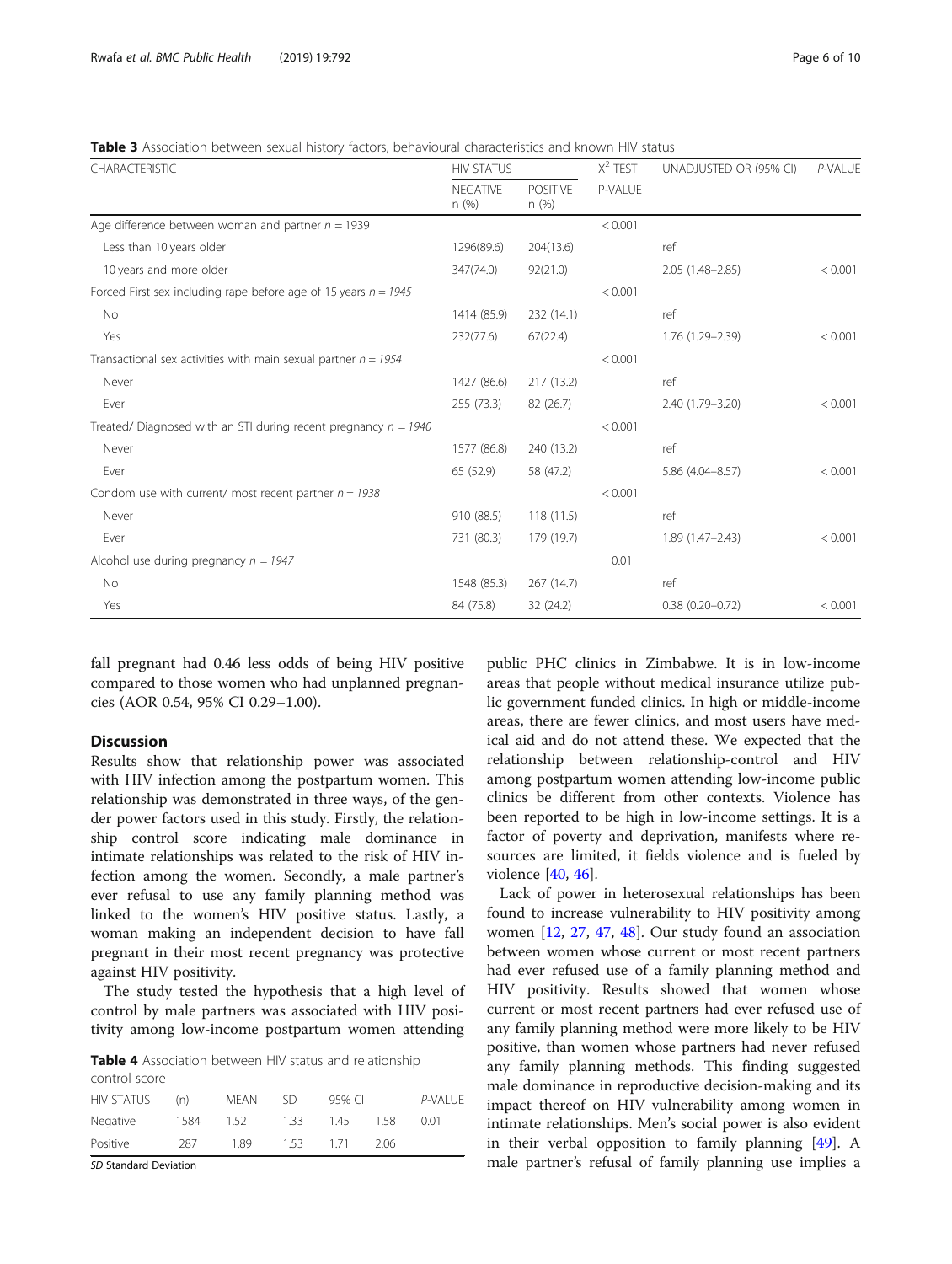<span id="page-6-0"></span>

| Table 5 Association between decision-making factors and HIV status |  |  |  |  |
|--------------------------------------------------------------------|--|--|--|--|
|                                                                    |  |  |  |  |

| <b>CHARACTERISTIC</b>                                                | <b>HIV STATUS</b>       |                          | $X^2$ TEST | UNADJUSTED OR (95% CI) | P-VALUE |
|----------------------------------------------------------------------|-------------------------|--------------------------|------------|------------------------|---------|
|                                                                      | <b>NFGATIVE</b><br>n(%) | <b>POSITIVE</b><br>n (%) | P-VALUE    |                        |         |
| Partner ever refused a family planning method $n = 1941$             |                         |                          | < 0.001    |                        |         |
| Never                                                                | 1561 (85.5)             | 264 (14.5)               |            | ref                    |         |
| Ever                                                                 | 82 (70.7)               | 34 (29.3)                |            | $2.45(1.61 - 3.73)$    | < 0.001 |
| Decision to become pregnant for the most recent pregnancy $n = 1951$ |                         |                          | 0.01       |                        |         |
| Unplanned                                                            | 449 (83.5)              | 89 (16.5)                |            | ref                    |         |
| Woman                                                                | 135 (90.6)              | 14(9.4)                  |            | $0.52(0.29 - 0.95)$    | 0.03    |
| Partner                                                              | 373 (80.7)              | 89 (19.3)                |            | $1.20(0.87 - 1.67)$    | 0.26    |
| Both Woman and Partner                                               | 695 (86.7)              | 107 (13.3)               |            | $0.78(057 - 1.05)$     | 0.11    |

desire to make a partner pregnant without her consent, which is linked to or is achieved through verbal threats, unprotected forced sex, and or contraceptive sabotage [[50\]](#page-9-0), which violates the women's sexual and reproductive health and rights. Such actions may result in unwanted pregnancies and increased vulnerability to HIV infection.

Women who made independent decisions about falling pregnant were less likely to be HIV positive. This shows that the agency of making independent decisions may be a sign of power in an intimate relationship. Women who made the decision to become pregnant

Table 6 Multivariable Logistic Regression Models of the relationship between HIV status and the three focal independent variables

| <b>HIV</b>                             | ADJUSTED OR (95% CI)                                      | P-VALUE |
|----------------------------------------|-----------------------------------------------------------|---------|
| Relationships $n = 1871$ , $p < 0.001$ | Model 1: Relationship between HIV and Control in Intimate |         |
|                                        |                                                           |         |

Relationship Control Score in Intimate Relationships

Score 1.11 (1.01–1.22) 0.03

Model 2: Relationship between HIV and Partner Ever Refused any Family Planning Method\*  $n = 1901$ ,  $p < 0.001$ 

Current/ most recent partner ever refused a family planning method

| No. | 1 ref            |      |
|-----|------------------|------|
| Yes | 1.88 (1.20-2.90) | 0.01 |

Model 3: Relationship between HIV and Most Recent Pregnancy Decision  $n = 1905$ ,  $p < 0.001$ 

Decision about most recent pregnancy

| Unplanned              | 1 ref               |      |
|------------------------|---------------------|------|
| Woman alone            | $0.54(0.29 - 1.00)$ | 005  |
| Both Women and Partner | $1.20(0.88 - 1.76)$ | 0.20 |
| Partner alone          | $0.92(0.67 - 1.28)$ | 064  |

AOR = Adjusted Odds Ratio

Models were adjusted for age; marital status; education level; age difference between woman and partner; transactional sex; \*ever condom use with current/most recent partner; and alcohol consumption during current pregnancy

\*Ever condom use was not adjusted for in Model 2 as it addresses contraception

must have been more assertive and better able to make safer sex decisions in their lives or partnerships. Thus, our study further demonstrated that women who had an increased autonomy were empowered to make better decisions about their health. Since almost all HIV transmission cases to women (97%) occurs through sexual intercourse [[51\]](#page-9-0), women who exercise adequate relationship power on sexual behaviour and choices are more able to protect themselves against HIV positivity. However, the role of multi-sexual concurrent sexual partnerships have also been recognized as important for the transmission of STIs especially among heterosexual HIV transmission in Africa [\[52](#page-9-0)].

In the Zimbabwean context, it has been noted with concern that even if a couple may discuss family issues, in most relationships the husband still has the final say [[10\]](#page-8-0). This includes decisions about the size of the family [[10,](#page-8-0) [14\]](#page-8-0). Traditional family norms are based on the supremacy of the male members of the household, and the subordination and dependency of women [[10,](#page-8-0) [53](#page-9-0)]. When measuring decision-making in the context of this study we looked at the outcome of decisionmaking. However, decision making is a dynamic process which may be characterised by compromise [[54\]](#page-9-0). The fact that pregnancy decision-making by mutual partners was not found to be protective against HIV positivity in this study could be attributed to one of the partners compromising to please the other. This may be an indication of limited agency if the woman was the one who compromised. Women may be more likely to compromise as gender roles and norms may influence their desire to please their partner [\[24](#page-8-0), [55](#page-9-0), [56\]](#page-9-0). In this regard, women may knowingly, or unknowingly complicit in perpetuating gender roles and norms. Further research is needed to evaluate if decision making involving women, whether independently or jointly with their male partners as compared to when women are not involved heightens the risk of HIV positivity.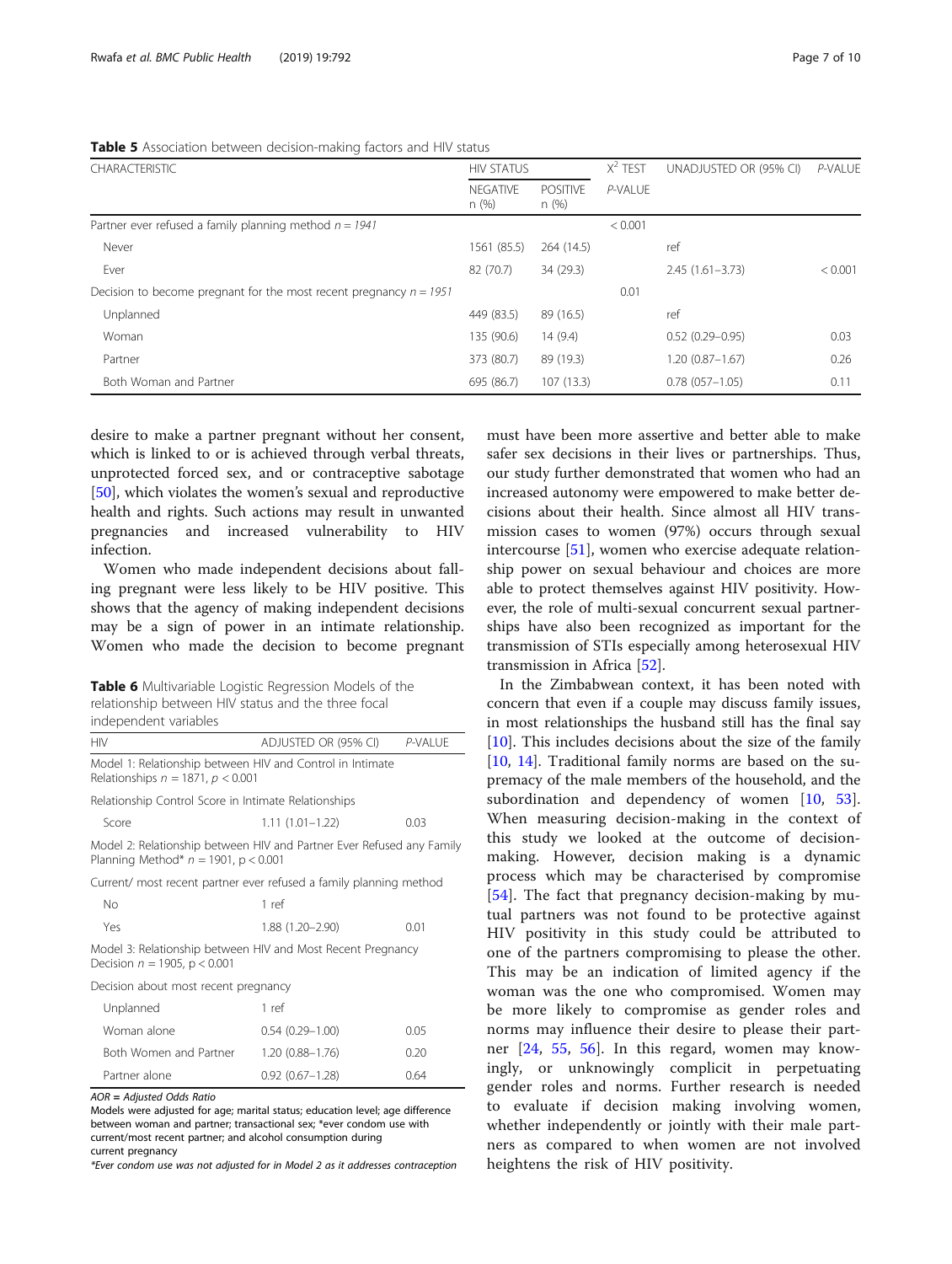Our findings that male dominance in intimate relationships increases women's vulnerability to HIV positivity are similar to several previous studies conducted in South Africa and other parts. A cross-sectional study among low income women attending ANC in South Africa found that women who reported a high score on the SRPS, which signified male dominance in the intimate relationship had greater odds of being infected with HIV [[47\]](#page-9-0). In rural Eastern Cape Province, another study found that ANC women, whose current or most recent relationship scored high on the SRPS were more likely to be infected with HIV [[57\]](#page-9-0). A cohort study in rural South Africa among women who were HIV negative at the beginning of the survey showed that more women with low relationship power became HIV infected as compared to 73 of the 704 women with medium or high relationship power [\[48\]](#page-9-0).

In this study, we used a surrogate variable to measure control in intimate relationships. Previous studies on relationship power have used a validated SRPS scale [[12](#page-8-0), [42,](#page-9-0) [58,](#page-9-0) [59\]](#page-9-0), which we did not use in this analysis. The 23-item SRPS scale contains conceptual dimensions of relationship power dynamics [[26\]](#page-8-0), to evaluate the association between relationship power and HIV, and significant associations have been reported [[60\]](#page-9-0). In an earlier study, Pettifor (2004) found, control in intimate relationships to decrease the probability of consistent condom use, and this in turn increased the risk of HIV positivity among women aged  $15-24$  years [\[12\]](#page-8-0). This association between the SRPS and consistent condom use in intimate relationships, highlights relationship power as an important aspect of safe sex decision-making [[42](#page-9-0)]. Other studies have also found women with high relationship power levels to have a higher likelihood of reporting consistent condom use in their relationships [[12,](#page-8-0) [42,](#page-9-0) [58](#page-9-0), [59\]](#page-9-0). We acknowledge that the relationship between control in intimate relationships and HIV sero-positive status among our study population might be more complex than we assumed, for example, an HIV positive status might have triggered more controlling behaviour from male counterparts in this study.

Gender power imbalances that manifest in men being the sex initiators or the ones' who set the conditions for sexual encounters [\[10](#page-8-0)], result in relationship power imbalances which limit the ability of women to protect themselves against HIV infection from their sexual partners [\[8](#page-8-0)]. This is because they are unable to negotiate for safe sex, even if they are aware that they are being exposed to HIV. Although gender inequality has been recognised as an important contextual factor in HIV risk, prevention programmes have not resulted in greater gender equality. Gendered power continues to influence HIV risk in at least heterosexual transmission of HIV.

Results of this paper have to be interpreted in light of various limitations. The study was cross-sectional, which makes it impossible to ascertain causality between control or decision-making in intimate relationships and HIV sero-status among the women under study. This analysis focused on postpartum women whose HIV status was known, excluding those with an unknown status (4.5%). Women with known HIV status did not differ from women with unknown status, in terms of demographic characteristics. However, women with unknown HIV status may have been different in terms of other variables that were considered in the logistic regression models. Ideally, relationship power is measured using the SRPS, which contains Relationship Control and Decision Making sub-scales. The SRPS was not used in the primary study.

# Conclusions

Our study showed that lack of power among women in sexual relationships is related to women's increased vulnerability to HIV positivity. This provides further evidence that male dominance in intimate relationships increases women's vulnerability to HIV. Gendered power continues to influence HIV risk in at least heterosexual transmission of HIV. This suggests that prevention efforts have not successfully resulted in gender equality. Findings from this paper highlight the public health importance of understanding the consequences of relationship power imbalances in preventing risk of HIV infection among women, particularly pregnant and postpartum women. Effective HIV prevention interventions should target gender power differences between men and women to try and improve women empowerment [[61\]](#page-9-0). Social and behavioural change communication (SBCC) interventions should be designed to target such gendered health related problems nested in HIV control initiatives. However, we still do not know the impact of policies to change relationship control.

#### Abbreviations

AIDS: Acquired Immune Deficiency Syndrome; ANC: Ante-natal Care; AOR: Adjusted Odds Ratio; CI: Confidence Interval; GBV: Gender Based Violence; HIV: Human Immunodeficiency Virus; IPV: Intimate Partner Violence; PHC: Primary Health Care; PNC: Post-natal Care; SBCC: Social and Behaviour Change Communication; SRPS: Sexual Relationship Power Scale; STI: Sexually Transmitted Infection; UOR: Unadjusted Odds Ratio; WHO: World Health Organization

# Acknowledgements

Not applicable.

### Authors' contributions

All authors provided input into and approved the final version of the manuscript. \*TR conducted the statistical analysis and wrote the first draft of the paper. SS was the principal investigator of the main study, reviewed, and commented on drafts of the paper. NC contributed conceptually to the analysis and contributed to the writing of the paper. All authors approved the final draft.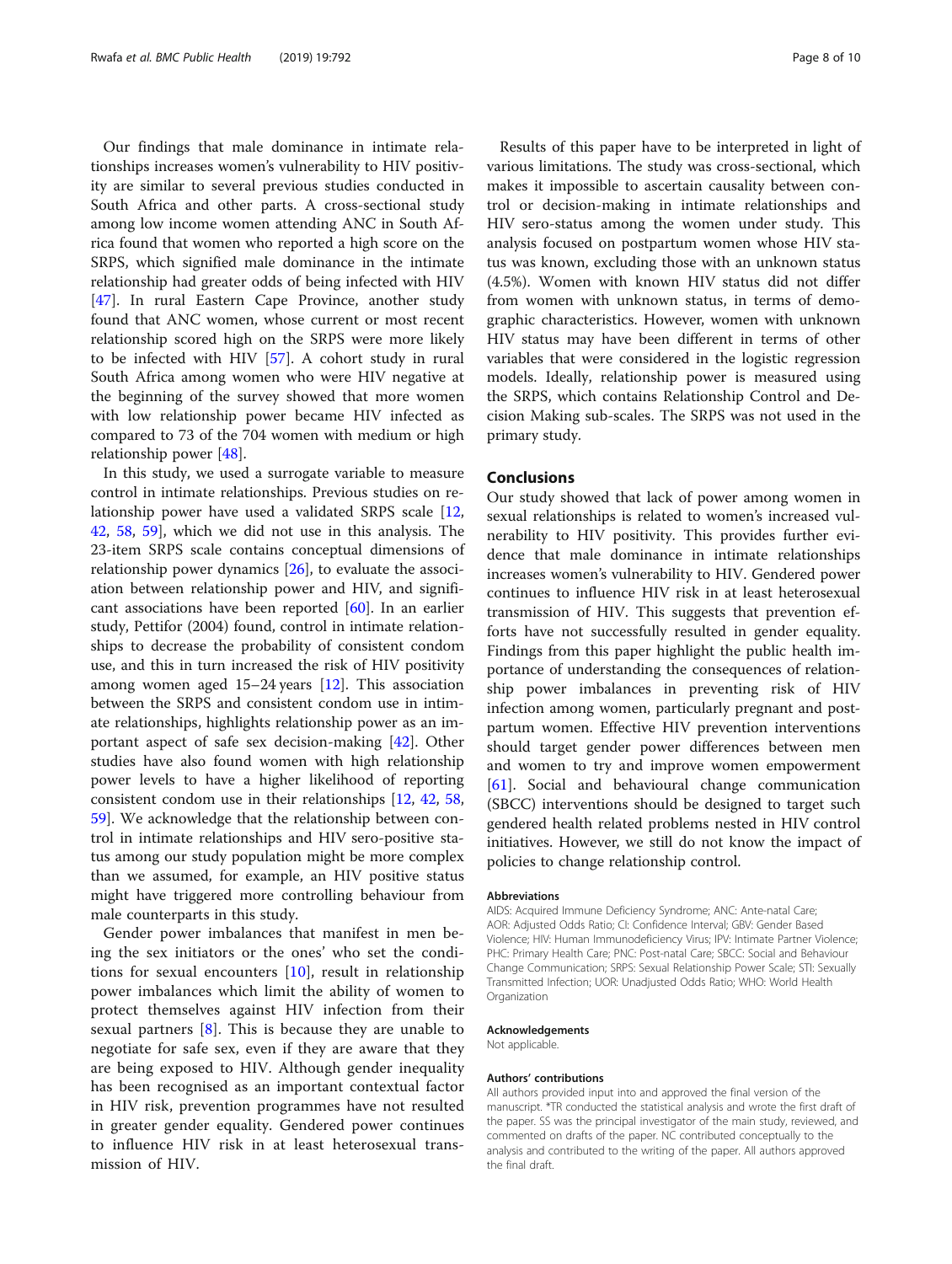# <span id="page-8-0"></span>Funding

No funding was received towards the secondary analysis. SS received funds for the primary study as part his doctoral studies from Flemish Inter-University Cooperation through the University of the Western Cape and the African Population and Health Research Centre in collaboration with the International Development Research Centre. The funding bodies had no influence in the design of the study and data collection, analysis, interpretation of data and or in writing this manuscript.

#### Availability of data and materials

The datasets used and/or analysed during the current study are available from the corresponding author on reasonable request.

#### Ethics approval and consent to participate

The Medical Research Council of Zimbabwe and the University of the Western Cape Ethics Committee approved ethical clearance for the primary study. The study was carried out in accordance with the WHO guidelines on researching violence against women and girls [[62\]](#page-9-0). All women in the study voluntarily gave written consent to be part of the survey. The University of Witwatersrand's Human Research Ethics Committee (Medical), granted ethics approval for the secondary data analysis. The secondary analysis used a deidentified dataset.

#### Consent for publication

Not Applicable.

## Competing interests

The authors declare that they have no competing interests.

### Author details

<sup>1</sup>School of Public Health, Faculty of Health Sciences, University of the Witwatersrand, Johannesburg, South Africa. <sup>2</sup>Health Systems Strengthening Division, Foundation for Professional Development, Pretoria, South Africa.

# Received: 14 September 2018 Accepted: 10 June 2019 Published online: 21 June 2019

#### References

- 1. UNAIDS. Women and girls and HIV. Geneva: Switzerland; 2018.
- 2. UNAIDS. Global Report: UNAIDS Report on the Global AIDS Epidemic: 2012. Geneva, Switzerland: UNAIDS; 2012. Report No.: 9291735922.
- 3. Sia D, Onadja Y, Nandi A, Foro A, Brewer T. What lies behind gender inequalities in HIV/AIDS in sub-Saharan African countries: evidence from Kenya, Lesotho and Tanzania. Health policy and planning; 2013. p. czt075.
- 4. Zimbabwe National AIDS Council. Zimbabwe National HIV and AIDS Strategic Plan (ZNASP) 2006–2010: National AIDS Council, Harare, Zimbabwe; 2006.
- 5. UNAIDS. UNAIDS Data 2018. Geneva: Switzerland; 2018.
- 6. UNAIDS. The gap report. Geneva: Switzerland; 2014.
- 7. Chersich MF, Rees HV. Vulnerability of women in southern Africa to infection with HIV: biological determinants and priority health sector interventions. Aids. 2008;22:S27–40.
- 8. UNAIDS W. Report on the global HIV/AIDS epidemic. Geneva: Switzerland; 2000.
- 9. Rao Gupta G, Whelan D, Allendorf K. Integrating gender into HIV/AIDS programmes: a review paper; 2003.
- 10. Kambarami M. Femininity, sexuality and culture: patriarchy and female subordination in Zimbabwe. South Africa: ARSRC; 2006.
- 11. Gupta GR. How men's power over women fuels the HIV epidemic: it limits women's ability to control sexual interactions. BMJ: British Medical Journal. 2002;324(7331):183.
- 12. Pettifor AE, Measham DM, Rees HV, Padian NS, Periago M, Fescina R, et al. Sexual power and HIV risk South Africa. Emerg Infect Dis. 2004;10(11):1996– 2004.
- 13. Mane P, Aggleton P. Gender and HIV/AIDS: what do men have to do with it? Curr Sociol. 2001;49(6):23–37.
- 14. Njovana E, Watts C. Gender violence in Zimbabwe: a need for collaborative action. Reproductive health matters. 1996;4(7):46–55.
- 15. Conroy AA. Adapting the Sexual Relationship Power Scale for HIV/AIDS Research in Malawi. Population Association of America 2010 Annual meeting Dallas, Texas, April 15-17,, Denver DoHaBSUoC; 2010.
- 16. Cohen D. Human capital and the HIV epidemic in sub-Saharan Africa:
- International Labour Organisation; 2002. 17. Wingood G, DiClemente R, DiClemente R, Crosby R, Kegler M. The theory of gender and power. Emerging theories in health promotion practice and research: strategies for improving public health. San Francisco: Jossey-Bass; 2002. p. 313–45.
- 18. Guedes A. Addressing gender-based violence from the reproductive health/ HIV sector: a literature review and analysis. Popline. 2004.
- 19. UNAIDS. Global report: UNAIDS report on the global AIDS epidemic 2013. Geneva: Switzerland; 2013.
- 20. Zimbabwe National Statistics Agency, ICF International. Zimbabwe Demographic and Health Survey. Final report. Rockville, Maryland. USA: Zimbabwe National Statistics Agency (ZIMSTAT) and ICF International; 2015. p. 2016.
- 21. UNAIDS. UNAIDS Data 2017. Geneva: Switzerland; 2017.
- 22. World Health Organisation. Global Health Observatory (GHO) data: WHO; 2018 [Available from: <https://www.who.int/gho/hiv/en/>.
- 23. Zimbabwe National AIDS Council. Zimbabwe AIDS Response Progress Report 2014. 2014.
- 24. Sen G, Östlin P. Gender inequity in health: why it exists and how we can change it. Taylor & Francis. 2008:1–12.
- 25. Connell RW. Gender and power. Stanford, CA: Stanford University press; 1987.
- 26. Dani AA, De Haan A. Inclusive states: social policy and structural inequalities: World Bank Publications; 2008.
- 27. Whelan D. Gender and HIV/AIDS: taking stock of research and programmes. Popline. 1999.
- 28. Durevall D, Lindskog A. Intimate partner violence and HIV in ten sub-Saharan African countries: what do the demographic and health surveys tell us? Lancet Glob Health. 2015;3(1):e34–43.
- 29. Dunkle KL, Jewkes RK, Nduna M, Levin J, Jama N, Khuzwayo N, et al. Perpetration of partner violence and HIV risk behaviour among young men in the rural eastern cape. South Africa Aids. 2006;20(16):2107–14.
- 30. Chin Y-M. Does HIV increase the risk of spousal violence in sub-Saharan Africa? J Health Econ. 2013;32(5):997–1006.
- 31. Colombini M, James C, Ndwiga C, Team I, Mayhew SH. The risks of partner violence following HIV status disclosure, and health service responses: narratives of women attending reproductive health services in Kenya. J Int AIDS Soc. 2016;19(1):20766.
- 32. Mulrenan C, Colombini M, Howard N, Kikuvi J, Mayhew SH. Exploring risk of experiencing intimate partner violence after HIV infection: a qualitative study among women with HIV attending postnatal services in Swaziland. BMJ Open. 2015;5(5):e006907.
- 33. Gielen AC, Ghandour RM, Burke JG, Mahoney P, McDonnell KA, O'Campo P. HIV/AIDS and intimate partner violence: intersecting women's health issues in the United States. Trauma, Violence, & Abuse. 2007;8(2):178–98.
- 34. Shamu S, Abrahams N, Temmerman M, Zarowsky C. Opportunities and obstacles to screening pregnant women for intimate partner violence during antenatal care in Zimbabwe. Culture, health & sexuality. 2013;15(5): 511–24.
- 35. Hatcher A, Stöckl H, Christofides N, Woollett N, Pallitto C, Garcia-Moreno C, et al. Mechanisms linking intimate partner violence and prevention of mother-to-child transmission of HIV: a qualitative study in South Africa. Soc Sci Med. 2016;168:130–9.
- 36. Hatcher AM, Smout EM, Turan JM, Christofides N, Stöckl H. Intimate partner violence and engagement in HIV care and treatment among women: a systematic review and meta-analysis. Aids. 2015;29(16):2183–94.
- 37. Hampanda KM. Intimate partner violence and HIV-positive women's nonadherence to antiretroviral medication for the purpose of prevention of mother-to-child transmission in Lusaka, Zambia. Soc Sci Med. 2016;153:123–30.
- 38. Medley A, Garcia-Moreno C, McGill S, Maman S. Rates, barriers and outcomes of HIV serostatus disclosure among women in developing countries: implications for prevention of mother-to-child transmission programmes. Bull World Health Organ. 2004;82:299–307.
- 39. Shamu S, Abrahams N, Zarowsky C, Shefer T, Temmerman M. Intimate partner violence during pregnancy in Zimbabwe: a cross-sectional study of prevalence, predictors and associations with HIV. Tropical Med Int Health. 2013;18(6):696–711.
- 40. World Health Organization. WHO multi-country study on women's health and domestic violence against women: summary report of initial results on prevalence, health outcomes and women's responses. 2005.